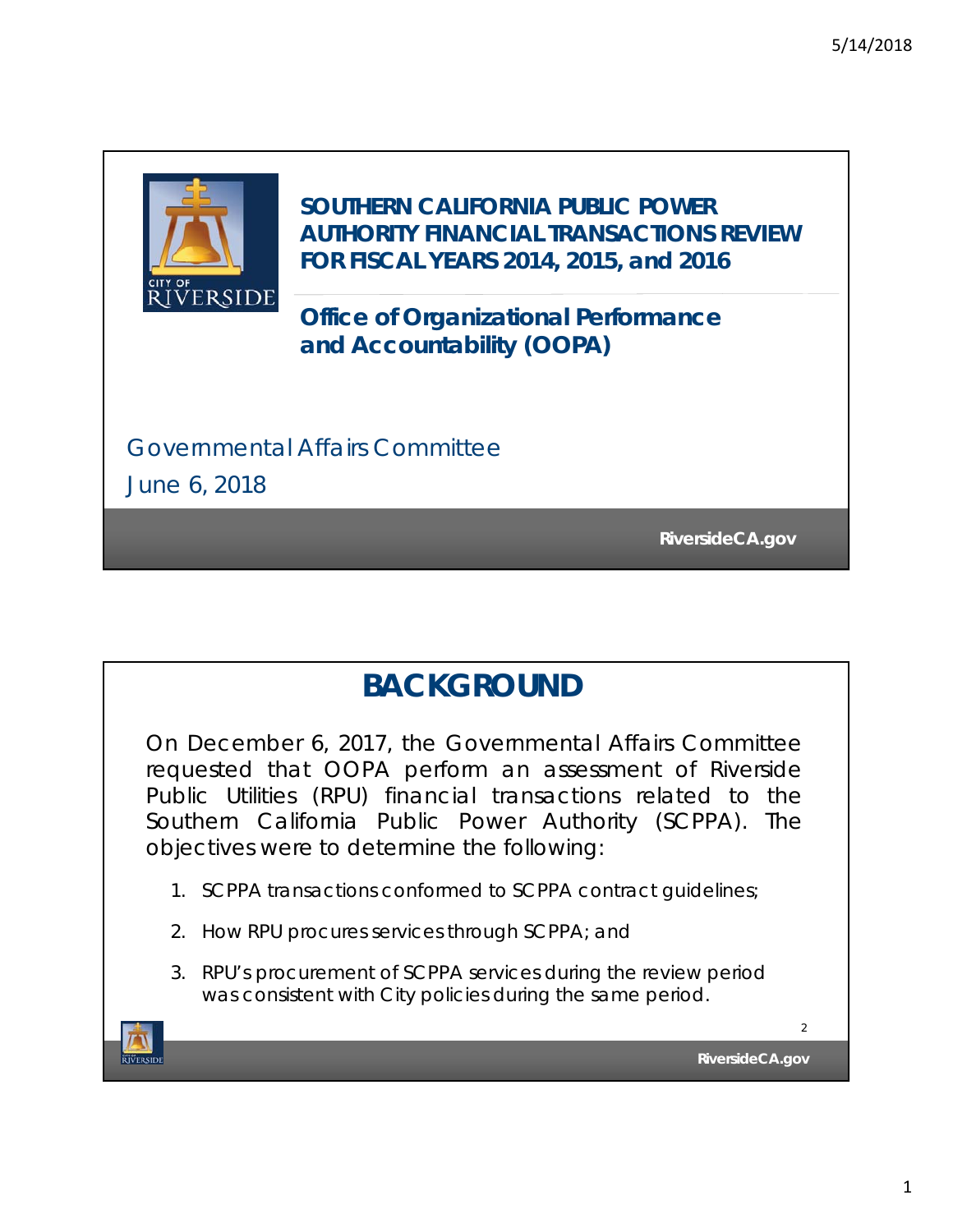**RiversideCA.gov**

3

## **DISCUSSION**

- 1. OOPA reviewed 36 SCPPA invoices totaling \$7.3 million for the period of July 1, 2013 through June 30, 2016 to address the audit objectives.
- 2. Other audit review elements included the SCPPA contract, along with applicable City and state guidelines.

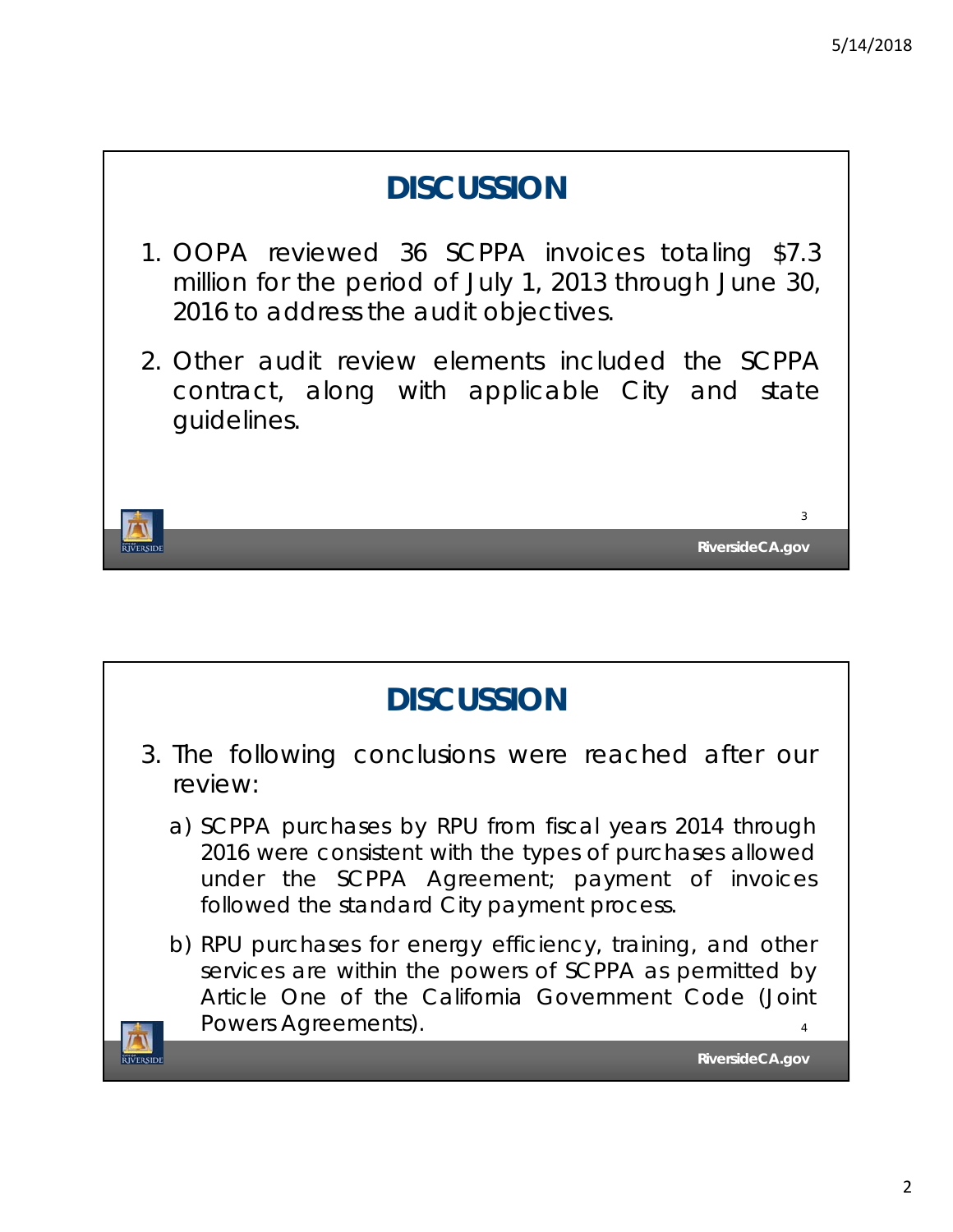